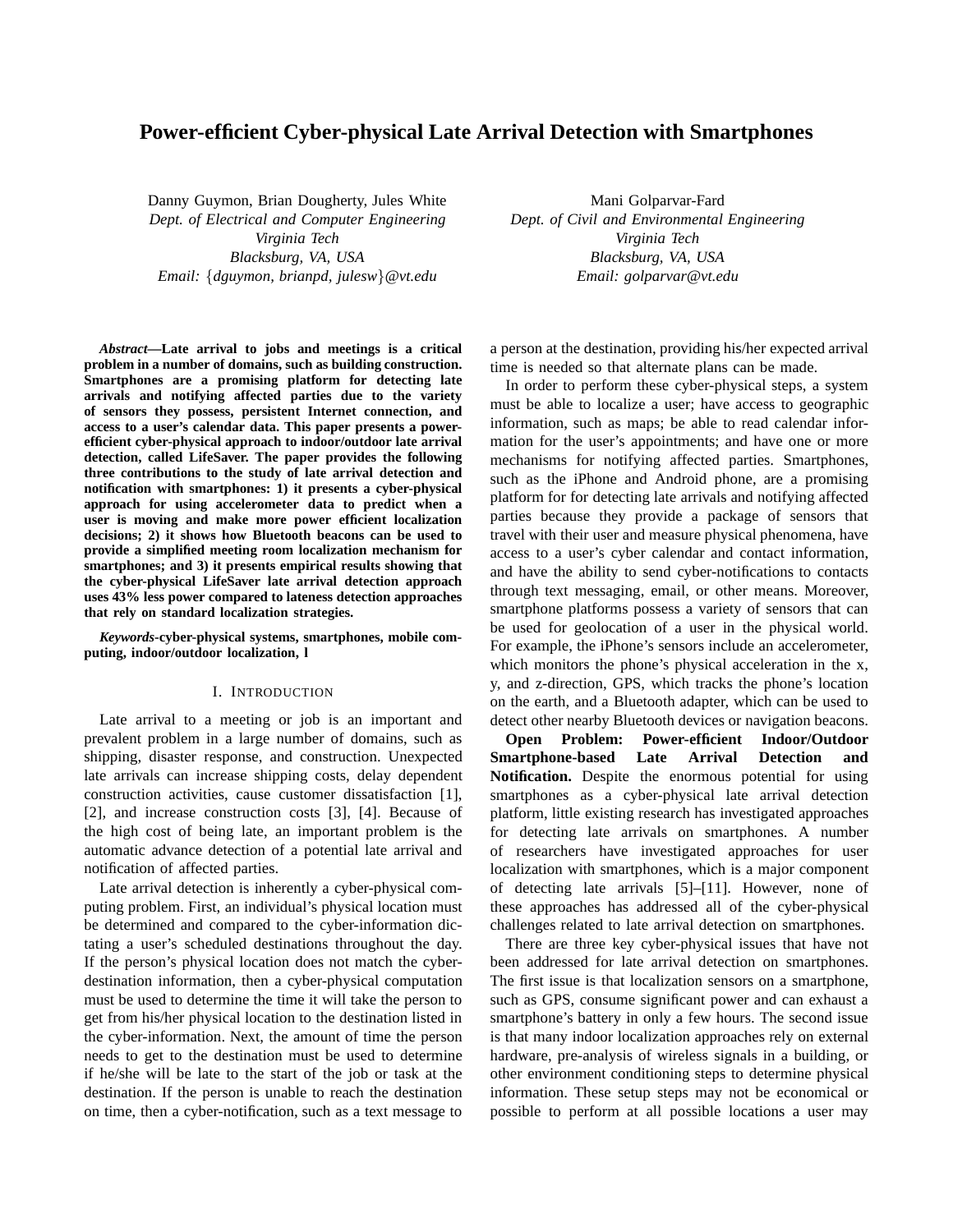travel through. The third issue of late arrival detection is the requirement for both outdoor and indoor localization, which requires an approach that can seemlessly transition between the different localization approaches used in each environment.

**Solution Approach** ⇒ **A Cyber-physical Approach for Detecting User Lateness.** To fill this gap in research on smartphone-based cyber-physical late arrival detection, we have developed a smartphone-based late arrival detection and notification approach called LifeSaver. LifeSaver uses a combination of smartphone sensors to determine a user's physical context, more intelligently power cycle localization sensors, and significantly reduce the power required to detect a late arrival. Moreover, LifeSaver uses a key insight from the domain of late arrival detection, that indoor localization only needs to determine if the user is in a meeting room, to simplify the indoor localization component of late arrival detection.

A key attribute of the LifeSaver approach is that it requires significantly less power to detect late arrivals than is required if existing localization approaches are relied upon. In Section V we present empirical data that we gathered from experiments that tested the operation of LifeSaver and compared its power consumption to late arrival detection with existing localization approaches. Our empirical results show that LifeSaver uses up to 42% less power than late arrival detection with existing localization approaches. In addition, our results show that LifeSaver is capable of seamless indoor/outdoor localization.

This paper provides the following contributions to the study of user late arrival detection with smartphones:

- We present a novel localization technique for mobile devices that is capable of determining device location seamlessly between indoor/outdoor environments without requiring additional preconfigured hardware.
- We provide a formal methodology for using smartphone sensors to acquire physical data, such as device location and nearby device IDs, and relating it to cyber model that contains schedule data, such as appointment time and location, to detect late arrivals.
- We present empirical results showing the impact of GPS and Bluetooth localization on the power consumption of mobile devices.
- We show that the Lifesaver technique can delay performing localization based on sensor data, thereby conserving device power by reducing GPS and Bluetooth activity.

The remainder of this paper is organized as follows: Section II describes a practical scenario clarifying the main objectives of this research effort, which we use as a motivating example throughout the paper; Section III discusses the challenges that we faced when addressing the two issues from above; Section IV covers our solution to the overall problem; Section V presents empirical results from the benchmark experiments we ran; and Section VII presents concluding remarks and lessons learned.

#### II. MOTIVATING EXAMPLE

As a motivating example to illustrate the challenges of late arrival detection, we use a scenario from the construction industry. One type of construction late arrivals that we focus on in this paper is late contractor arrivals [12], which can cause significant delays and cost increases on a job site.



Figure 1. Example Schedule of Dependent Construction Tasks

A critical issue on construction sites is that many construction tasks directly depend upon the completion of prior tasks. For example, as seen in Figure II, initial framing of walls is dependent upon the completion of the foundation. Often, however, contractors, such as plumbers will arrive late, delaying work on a construction task and leaving workers assigned to certain dependent tasks idle.

If it was possible to predict when a contractor was going to be late, workers could be assigned to alternative tasks that are not directly dependent upon the late contractor. Studies have shown that in a sample of 215 completed commercial and industrial construction projects, 62% of them were late and 88% of these late projects had late contractors. A majority of the projects' timelines to completion were extended by a month, but in some extreme cases a six-month extension was needed to finish the project [4]. A one to six month increase in construction time can add significant expense to a construction project [4].

# III. CHALLENGES OF CYBER-PHYSICAL LATE ARRIVAL **DETECTION**

Although smartphones are a promising platform for user late arrival detection, Smartphone late arrival detection must address challenges related to the limited battery capacity of smartphones and issues associated with indoor localization. Because phones are usually only charged at the night when the user is asleep and many meetings occur indoors, power efficiency is critical for developing a smartphone late arrival detection system. Moore's Law defines the rate of advancement for certain computing attributes, such as processor speed and storage density. However, battery power density has not increased nearly as fast as processor speed [13]. The remainder of this section explores three key challenges of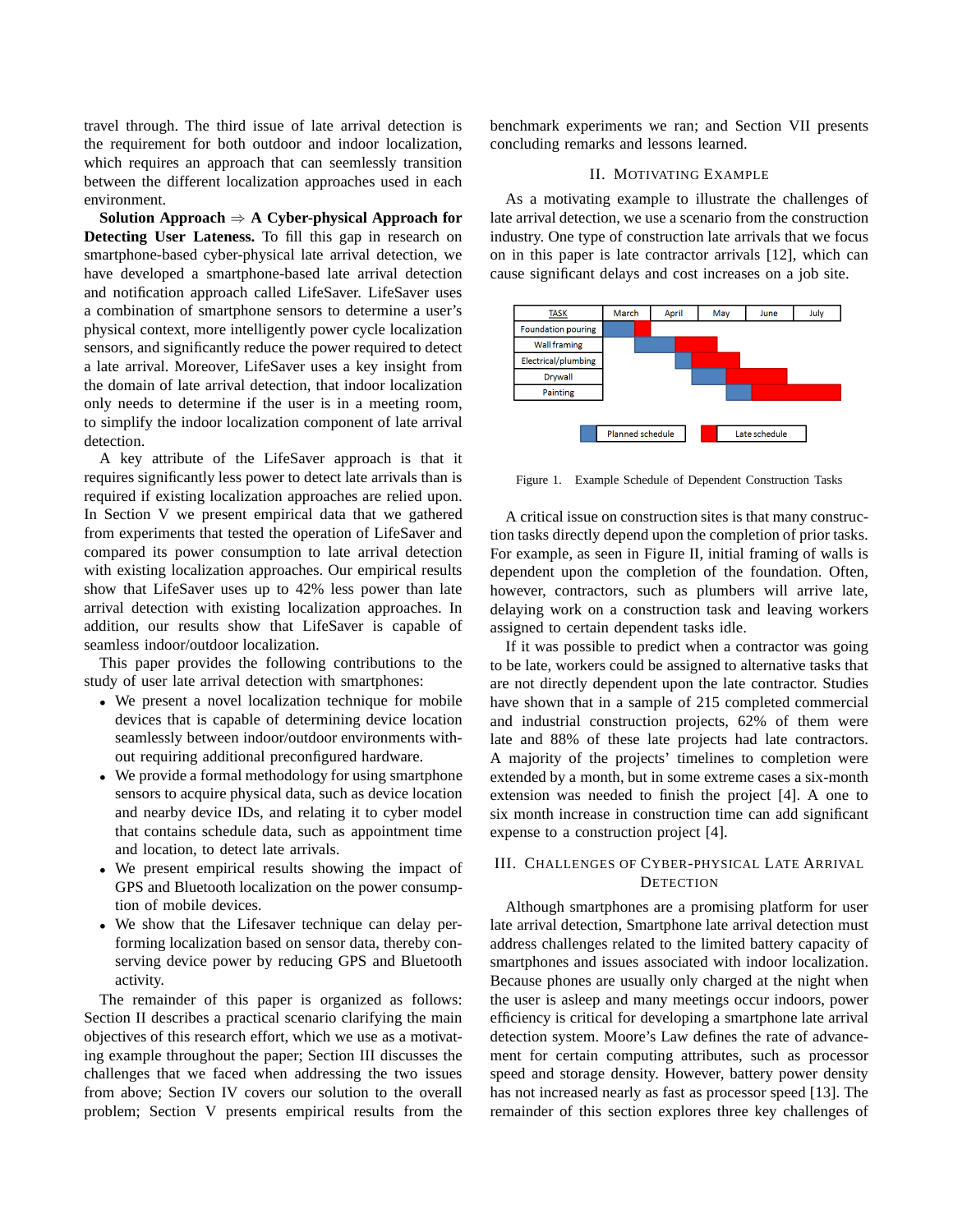power efficient indoor/outdoor user late arrival detection on smartphones.

#### *A. Challenge 1: Power Efficiency*

GPS is the primary mechanism for precise user localization using smartphones. A key challenge of detecting late arrivals using smartphones is that smartphones have limited battery capacities that can quickly be exhausted using smartphone localization sensors, such as GPS. For example, the iPhone 4, the Droid X and the Nexus One have 1420 mWh, 1570 mWh and 1400 mWh battery capacity, respectively. A GPS sensor, alone, consumes roughly 140 mW of power when enabled [14], so neglecting all other power consumption on the phone, the battery is expected to last 10 - 11 hours for the iPhone, Droid X and Nexus One when GPS is turned on. In reality, an active GPS sensor also requires CPU and other power consumptive resources. When these other supporting resources are considered, battery life may be as short as 3-4 hours when GPS is enabled. Because users normally charge their phones at night while they sleep, running GPS all of the time is not a feasible approach for localization.

In the context of our construction scenario, described in Section II, the power consumption challenge becomes an issue when a late arrival detection application on the worker's smartphone uses up too much battery power throughout the day. The average construction worker's shift is eight hours, so in order to benefit the construction domain, an algorithm must not exhaust a smartphone's battery in less than this amount of time. Once the battery is depleted, late arrival detection of the smartphone's owner comes to a halt until the battery is recharged. Since most people recharge their phones at night while sleeping, they are less likely to recharge their phone during the day at work on a construction site. Section IV describes how we address this challenge by using a smartphone's accelerometer to determine user context an intelligently enable and disable GPS and other localization sensors to save power..

# *B. Challenge 2: Indoor Localization to a Specific Room Without External Hardware*

The second challenge of smartphone late arrival detection is indoor localization without external hardware, such as Bluetooth beacons, WiFi hotspots and GPS repeaters. Figure III-B shows the inadequacy of outdoor GPS localization in an indoor environment due to physical barriers blocking signals. Indoor localization is the process of monitoring a person's location in a building. For late arrival detection, indoor localization must be accurate enough to determine if a user is in a specific meeting room.

Many previous indoor localization approaches have relied upon preconfigured external hardware, such as custom-made Bluetooth beacons or wireless routers and GPS repeaters, in order to track a user's location indoors. Each of these



Figure 2. GPS Signals Blocked in a Construction Environment

approaches requires preconfiguration of the indoor environment or additional hardware. For example, in WiFi localization approaches, the cell signals through the building must be mapped and the area of overlap between access points measured. In Bluetooth localization approaches, Bluetooth beacons are laid about a floor plan requiring custom-made containers to focus the signal for increased detection range. In accelerometer-based indoor localization, floor plans are downloaded to the mobile device and the user specifies a starting location. Extra hardware increases the cost and preconfiguration of the environment and may not be practical due to the lack of robustness and portability to other environments.

Referring back to our motivating example in Section II, construction workers already have a great deal of equipment to use and keep track of, so the introduction of fragile and expensive headsets or beacons for late arrival detection and localization would not be ideal in a construction site environment. Also, construction sites are dynamically changing and so approaches that rely on measurements of external physical phenomena, such as WiFi signals, would have to be continually recalibrated as the building is built and the signal propagation properties on the site changed. Section IV-E describes how we address this challenge by using the smartphone's Bluetooth adapter for indoor localization without preconfigured external hardware.

### *C. Challenge 3: Seamless Indoor/Outdoor Localization Transitions*

The third challenge of user late arrival detection is the difficulty in accomplishing seamless indoor/outdoor localization transitions. Seamless transitions are needed because they ensure continual location tracking regardless of the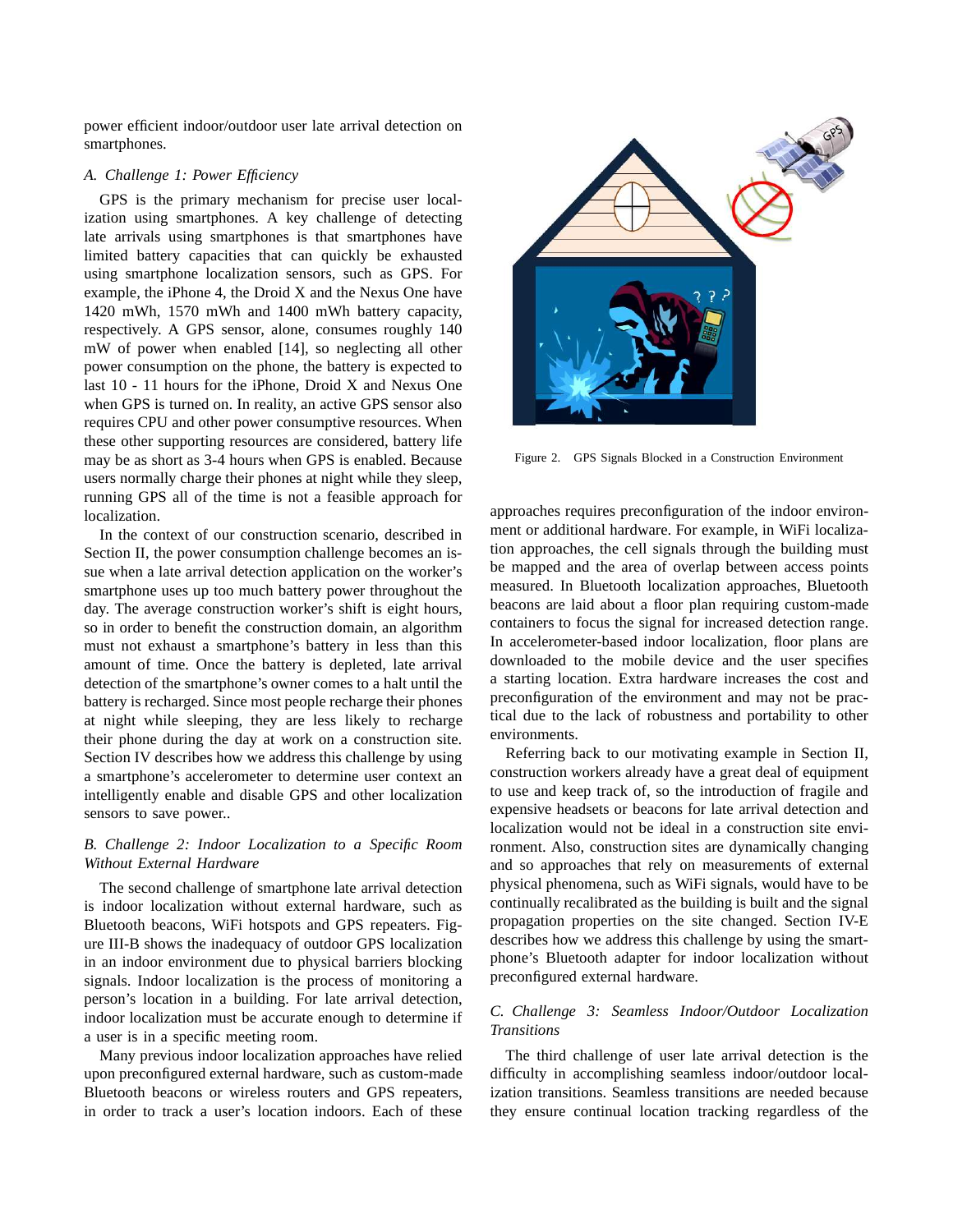changes in the surrounding environment. While there have been many research efforts focused on indoor and outdoor localization, there are very few that seek to accomplish seamless handoff between the two localization methods. One solution, called Streamspin, uses a combination of GPS and WiFi hotspots to achieve seamless indoor/outdoor localization handoff on a mobile PDA device [15]. Even though Streamspin accomplished seamless indoor/outdoor localization transitions, the algorithm depended upon GPS, required preconfigured WiFi maps and consumed 35% of the device's battery per hour, which would exhaust the battery too quickly for many late arrival detection domains. We can see that this challenge is not mutually exclusive from the other two, thus making seamless indoor/outdoor localization that much more difficult to address. One may be able to accomplish seamless localization handoff, but the accomplishment comes at the expense of power consumption and simplicty in design.

Construction workers may walk in and out of the building during construction. In order to be able to track the late arrivals of workers or of specific job-related tasks, it is necessary to accomplish seamless indoor/outdoor localization handoff in a user late arrival detection algorithm. For example, a plumber is going to work on several construction projects in the same day. On some sites, he may be doing plumbing work inside a partially finished structure where the GPS fix on his location my be periodically lost and found. At other parts of the day, he may be installing pipe as part of the foundation for a building and has a continual GPS signal. A late arrival detection algorithm with seamless localization would be able to keep track of where the plumber was at any point of the day in order to determine if he was running late to a job based upon his work schedule. Section IV-D describes how we address this challenge by developing a GPS-based algorithm for detecting indoor/outdoor localization handoff.

#### IV. SOLUTION

LifeSaver is a cyber-physical approach to late arrival detection with smartphones. LifeSaver uses a decision tree to drive a state-machine using physical events as inputs for cyber decisions on the smartphone. LifeSaver addresses the three challenges described in Section III: (1) low power consumption with an accelerometer-based algorithm to determine when to start localization, (2) relative indoor localization without extra preconfigured hardware beyond what's available on the smartphone , and (3) seamless indoor/outdoor localization handoff with a GPS-based algorithm. These challenges are overcome by LifeSaver through the use of two critical power efficiency and indoor localization techniques.

**Context-based Power Cycling.** As described in Section III-A, power efficiency is a major challenge in smartphone-based late arrival detection. In order to conserve battery power, LifeSaver uses a context-based approach to power GPS and Bluetooth sensors on and off.

**Indoor Localization Approach.** Indoor meetings require a smartphone to localize a user to a specific room to determine if the user has entered the meeting room. However, when a user is inside the building containing a meeting room, it is typically not necessary to know exactly which room they are in. Once a user is in the building where a meeting is taking place, knowing whether the user is in the designated meeting room or not is sufficient. In most cases, the travel time within a building is insignificant.

Because it is not necessary to know exactly where a user is within the building of a meeting location, LifeSaver uses a simple Bluetooth rendez-vous beacon to determine when a user has reached a meeting room. When the first participant in a meeting reaches the designated meeting room, they activate a Bluetooth beacon that broadcasts a unique ID assigned to each meeting. When the devices of other participants in the meeting receive the Bluetooth broadcast, they automatically assume that they have reached the meeting room. This localization approach is similar to prior Bluetooth-based indoor localization approaches, but does not require the installation of external hardware. The approach relies on the short range of Bluetooth communications to determine if a user has reached a meeting room.



Figure 3. LifeSaver's State-machine and Decision Tree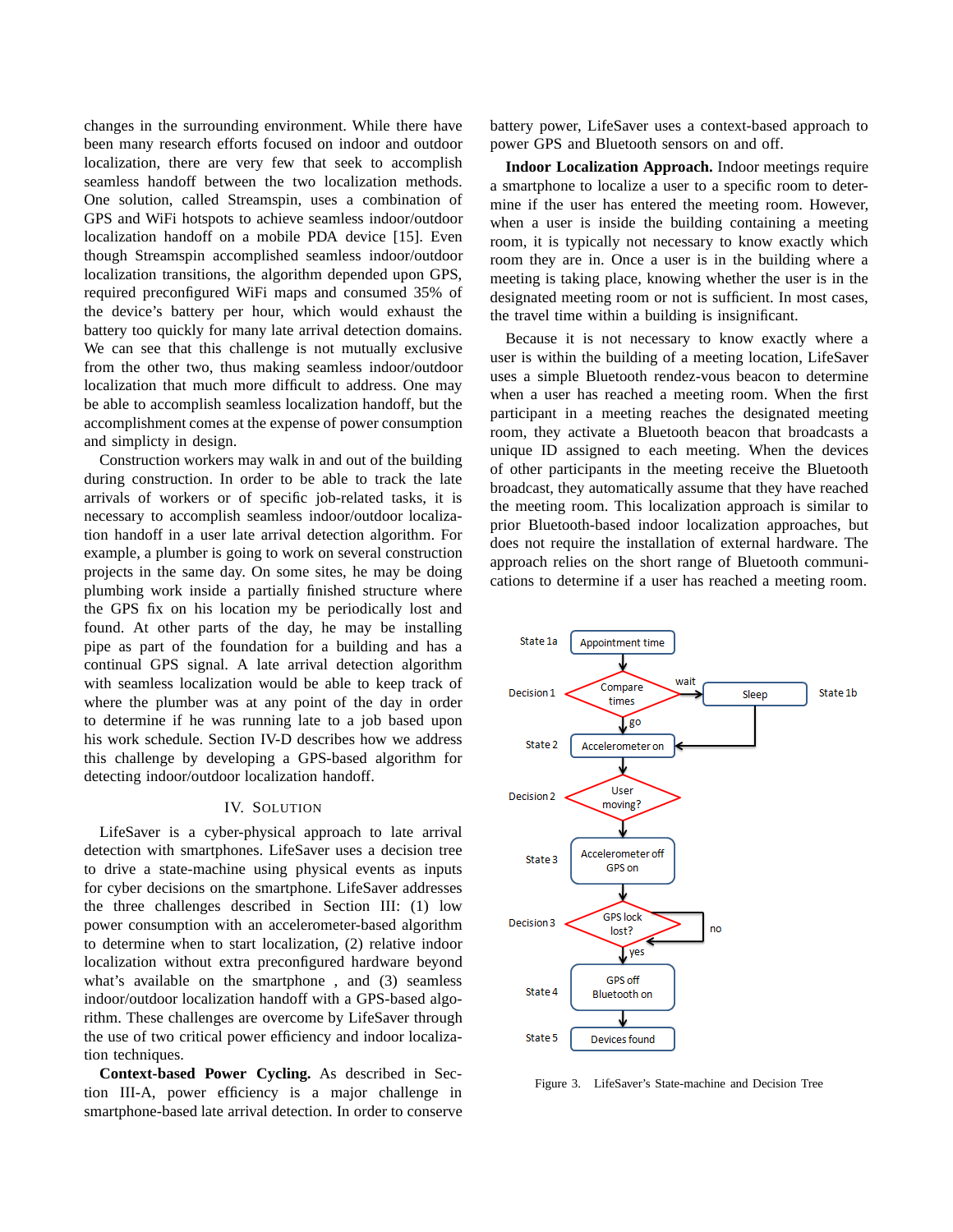# *A. Formal Model of LifeSaver's Cyber-physical Late Arrival Detection Algorithm*

Late arrival detection requires the processing of physical stimulus data from a smartphone's sensors, estimation of a user's location/context, and determination of whether a user will reach a meeting location by its start time. LifeSaver's late arrival detection algorithm is based on a 6-tuple state representation that encodes physical stimulus data and location/context estimation:

$$
Ls_k = \langle t_k, D(t_k), C(t_i), \phi(t_i), \rho(t_i), \sigma(t_i) \rangle \tag{1}
$$

where:

- $t_k \subset T$  is the time of the future scheduled meeting  $M_k$ , from the user's calendar. The set of all future meeting times is  $T$ .
- $D(t_k)$  is the latitude and longitude of the meeting,  $M_k$ , at time  $t_k$ .
- $C(t_i)$  is the last known latitude and longitude of the device at time  $t_i$ , where  $t_i < t_k$ .
- $\phi(t_i)$  is a flag indicating whether or not the device is believed to be indoors or outdoors at time  $t_i$ . If the device is indoors,  $\phi(t_i) = 1$ .
- $\rho(t_i)$  is a flag indicating whether or not the device is believed to be currently moving. If the device is believed to be moving,  $\rho(t_i) = 1$ .
- $\sigma(t_i)$  is a flag indicating whether or not the device has received a Bluetooth beacon signal from the device of a user who has arrived at the meeting location. If the signal has been received,  $\sigma(t_i) = 1$ .

Late arrival detection is modeled as a function,  $Late(Ls)$ , where the determination of whether or not a user is late is based on the device's current location, the estimated time to reach a future meeting location, and whether or not a Bluetooth beacon signal has been received for the given meeting:

$$
\int t_i + \Delta(D(t_k), C(t_i)) \le t_k + \zeta \wedge \alpha = 0 \quad 0 \ (a),
$$

$$
t_i + \Delta(D(t_k), C(t_i)) \leq \epsilon_k + \zeta \wedge \alpha = 0 \quad \text{or} \quad (a),
$$
  

$$
t_i + \Delta(D(t_k), C(t_i)) + \epsilon \leq t_k + \zeta \qquad \qquad 0 \quad (b),
$$
  

$$
\sigma(t) = 1 \qquad \qquad 0 \quad (c)
$$

$$
L(M_k) = \left\{ \sigma(t_i) = 1 \right. \qquad \qquad 0 \ (c)
$$

$$
\begin{cases}\n t_i + \Delta(D(t_k), C(t_i)) + \zeta > t_k \\
otherwise & 1 \ (e)\n\end{cases}
$$

$$
otherwise \hspace{2.6cm} 1 \hspace{.0cm} (e)
$$

(2)

where:

- $M_k$  is a future meeting.
- $t_i$  is the current time on the user's device.
- $\Delta(D(t_k), C(t_i))$  that estimates the travel time from the user's current last known location to the meeting location.
- $\zeta$  is a lateness threshold factor that determines how many minutes past a meeting's start time the user can arrive without being considered late. This factor can

be varied based on meeting importance, local customs, and other factors.

- $\alpha$  is a flag that indicates whether or not arriving at the meeting destination is sufficient to have arrived at the meeting or if the attendance requires reaching a specific room.
- $\epsilon$  is a time allowance to walk from the entrance of a building to a meeting room. We use a fixed value for  $\epsilon$ . In practice,  $\epsilon$  will vary based on the building, however we assume that in most cases  $\epsilon$  is negligible and will not make a substantial impact. If needed, this value could be dynamically assigned based on the building and room that the meeting is scheduled in.

The LifeSaver late arrival detection algorithm considers a user to be on-time in three primary cases. In case (a), the meeting is not taking place indoors or within a specific room ( $\alpha = 0$ ) and the current time plus the travel time from the user's current location to the meeting location is less than the meeting start time of the meeting  $(t_k)$ . Case (b) focuses on situations in which the user has not reached the destination location yet and the meeting is occurring in a specific room. In this situation, if the user can reach the destination location and walk to the room before the meeting start time, the user is considered on-time. The final on-time case, case (c), marks the user as being on-time because a Bluetooth beacon signal for the meeting has been received from another attendant's smartphone. In all other cases, the user is expected to arrive late to the meeting.

#### *B. LifeSaver's State-based Sensor Activation Model*

The first high-level component of LifeSaver is the statemachine, which is represented by the blue rectangles in Figure IV. The red diamonds are the decisions made by the decision tree which we will discuss later. The state-machine has five states: (1) appointment setup/application sleep, (2) accelerometer enabled, (3) GPS enabled, (4) Bluetooth enabled and (5) destination reached.

**State 1a: Appointment setup.** State 1a involves the start up of the application and the user scheduling an appointment in the phone by use of a time widget, such as the prototype time widget used for our experiments and shown in Figure IV-C. Once the user selects the time of the appointment, the meeting data is stored for later use by the decision tree in the cyber model. Extraction of geolocation data from natural language was not a component of the research presented in this paper. We assume that appointments with GPS coordinates are available from a service, such as Google Calendar. In our experiments, we used a destination specification widget to capture location data for appointments.

**State 1b: Sleep.** Transitioning to State 1b is determined by the decision tree in Decision 1 as seen in Figure IV. If the decision tree determines that the application must sleep, then the main thread goes to sleep until the current time is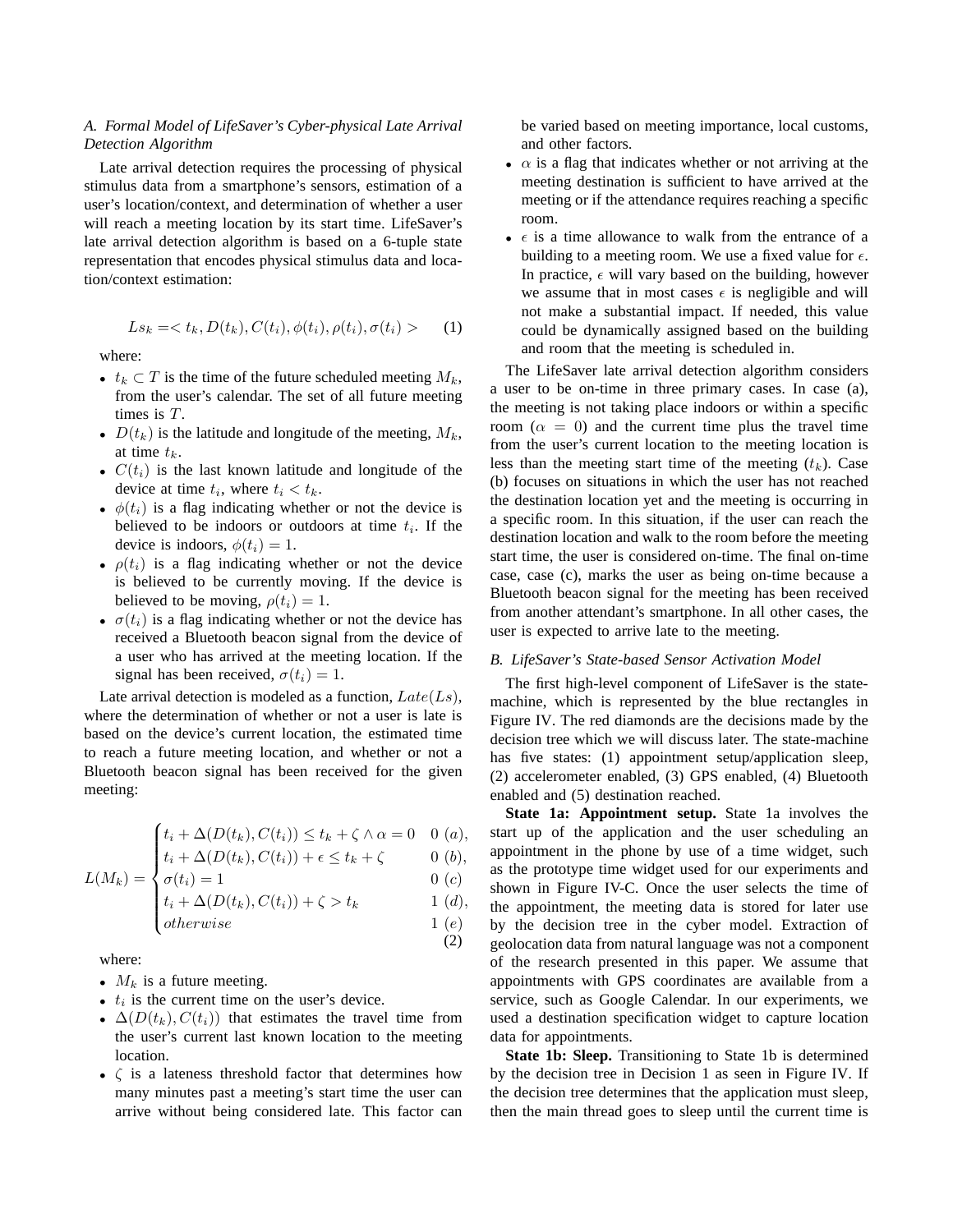within  $\gamma$  minutes of the appointment time selected in State 1a. For example, if the user scheduled an appointment for 11:30 AM,  $\gamma = 5min$ , and the current time is 11:05 AM, then the application would sleep for twenty minutes and then wake back up at 11:25 AM. In our experiments, a buffer time of five minutes was shown to effectively detect late arrivals in most cases without excessively consuming battery power.

**State 2: Accelerometer on.** An important energy saving step of LifeSaver is that it attempts to only localize the user if movement is detected. The LifeSaver formal model captures perceived motion in  $\rho(t_i)$ . A smartphone's accelerometer is used to calculate  $\rho(t_i)$ .

In State 2, the application is woken up and the smartphone's accelerometer is enabled to record physical acceleration experienced by the phone caused by the user's movement. For example, if the user is carrying the phone as he/she walks around, the accelerometer will record the changes in acceleration in the x, y, and z-direction. This physical data is used by the decision tree to enable the localization sensors. LifeSaver uses a threshold function based on the total movement recorded over a configurable duration, β. If the recorded motion exceeds a threshold, the smartphone is considered to be in motion and  $\rho(t_i) = 1$ . Otherwise,  $\rho(t_i) = 0$ .

**State 3: Accelerometer off/GPS on.** At regular intervals, LifeSaver must attempt to determine the device's current location and update  $C(t_i)$ . LifeSaver uses a smartphone's GPS sensor to derive a location for  $C(t_i)$ . GPS is also used to make a determination of whether or not the device is indoors and assign  $\phi(t_i)$ .

In State 3, the accelerometer is disabled and acceleration data is no longer recorded since the decision tree has decided that the user is walking around. GPS is enabled on the smartphone to establish an initial outdoor location fix. Once a location fix is established, location updates are sent to the smartphone periodically as the user walks to update  $C(t_i)$ . When a new location update is sent to the phone, a background count down timer is reset and initiated by the decision tree. If this timer reaches zero, then the decision tree determines that the user is no longer outside and has entered a building ( $\phi(t_i) = 1$ ).

**State 4: GPS off/Bluetooth on.** For indoor meeting locations, a Bluetooth rendez-vous scheme is used to detect when a user has reached the meeting location. The first meeting participant to enter the meeting location enables a Bluetooth beacon on their device that broadcasts the unique ID of the meeting. When other devices discover this Bluetooth beacon, they update  $\sigma(t_i)$  to 1. The function  $\sigma(t_i)$ serves as an indicator that the user has been localized to the meeting room.

State 4 begins the Bluetooth discovery process to update  $\sigma(t_i)$ . This state is reached when the phone no longer receives location updates causing the count down timer from State 3 to reach zero. The smartphone's GPS is disabled and the Bluetooth adapter is turned on. The adapter is put into discovery mode to detect the meeting's Bluetooth beacon.

**State 5: Devices found.** In State 5, if the correct Bluetooth broadcast is discovered, then the user is at the destination.

*C. Address Challenge 1: Conserving Power with Motionbased Sensor Power Cycling*



Figure 4. Main Screen of the LifeSaver Implementation

Rather than immediately turning on the GPS to attempt to acquire a location fix, we took a more power conservative approach. When the application is sleeping, power consumption is at a minimum. Once the application wakes up, the accelerometer is activated to determine if the user is moving before the GPS is turned on to begin outdoor localization. The accelerometer provides data on the changes in the phone's acceleration, and we equated roughly twenty seconds of continual accelerometer updates as evidence of the user walking around, assuming that he/she is heading towards the destination by exiting the building. Once the accelerometer detects these physical changes, the data is stored in the cyber application so that the decision tree can turn off the accelerometer and then enable GPS to establish an initial outdoor location fix.

We used the accelerometer in this manner to shorten the time we needed the GPS to establish an initial location fix. By default, the GPS on the smartphone does not have a timeout, meaning, if the phone's GPS is on and the phone is sitting on a desk somewhere inside a building, the phone will continually attempt to connect to a satellite to establish a location fix. Since this operation is costly in terms of power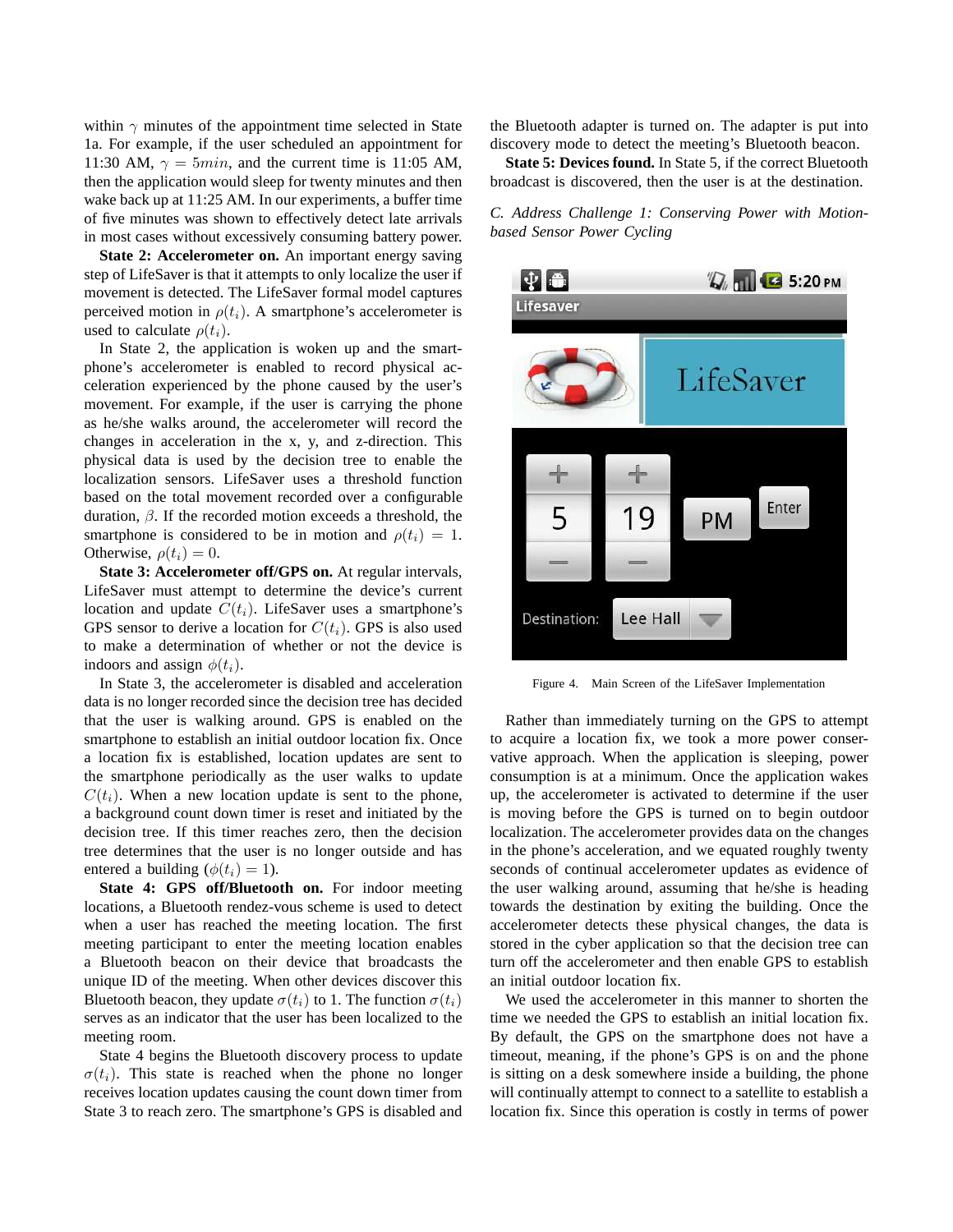consumption, delaying activation of the physical sensors, such as GPS and accelerometers, until the current time is within five minutes of the appointment time stored in the cyber model, can substantially reduce power consumption.

The user confirms the appointment by pressing the confirm button which then transitions the state machine to State 2 to put the application to sleep.

# *D. Addressing Challenge 2: User Arrival Detection with Bluetooth*

second challenge described in Section III-B. The second challenge involves the difficulty in providing accurate indoor localization down to a specific room without using preconfigured, external hardware. We used the Bluetooth adapter already built into the smartphone to achieve relative indoor localization of the user. By discovering recognized Bluetooth devices in the nearby area based upon device name and MAC address, we're alleviated from the need of precise localization, which is hard to do without costly additional hardware. When the adapter sees other Bluetooth devices, the decision tree determines if they are friends/co-workers

# *E. Addressing Challenge 3: Detecting Outdoor-to-Indoor Transition*

Previously, in Section III-C we discussed the challenge of seamless indoor/outdoor localization. The decision tree transitions the state-machine to State 3 by enabling the smartphone's GPS after roughly twenty seconds of movement captured by the accelerometer. GPS serves two purposes once it is activated. First, GPS can effectively localize targets when outdoors. Again, we assume that the user has to walk outside in order to reach the destination, so once he/she steps outside, GPS can establish a position lock and provide position updates periodically.

The second function of the GPS is to provide the decision tree with the point in time when the user leaves the outdoors and enters the destination building. We accomplishted this by using a timeout counter, which is reset every time the smartphone receives a position update from the satellite. The two scenarios of when the phone would cease to receive these notifications is either when the phone is no longer outside or if the user stops walking.

In both of these events, the timeout counter would reach zero, thus signaling the decision tree to disable GPS and transition to State 4 by enabling the Bluetooth adapter, as seen in Figure IV. This scheme provides a seamless transition from outdoor localization to indoor localization without any manual input from the user and without the user even knowing.

#### V. RESULTS

### *A. Experimental Platform*

We tested the functionality of LifeSaver by running realworld tests with the application. We were interested in two things: (1) how well LifeSaver provided a solution to the three challenges described in Section III, and (2) how much power could be saved in comparison to two other localization solutions.

Before conducting our experiments, we made three assumptions about our testing schedule. The first assumption was that the user starts inside a building once the application is started. Even though the application will work if the user starts outside, we kept this constant through the tests.

The next assumption we made was that the user would walk around outside at some point. LifeSaver's current algorithm needs an initial GPS location lock since acquiring the first location update is an important step for the decision tree to drive the state-machine, seen in Figure IV. Our last assumption was that the user's destination is another building so that we could test the seamless indoor/outdoor localization.

With these assumptions in place, we began real-world tests with the application installed on a Droid smartphone with Android version 2.2.2. The testing schedule was set up to parallel the state transitions described in Section IV.

The user begins by sitting in an office and selects a time for the next appointment from the main activity screen. Figure IV-C is a screenshot of the main activity screen. Once the user selects the appointment time, a secondary activity is initialized and awaits for user confirmation of the scheduled appointment. Note that all the state information is provided on the screen keeping the user updated of any state transitions if he/she so chooses to watch the application.

The application sleeps until the current time is within five minutes of the appointment time, then the accelerometer is turned on. The accelerometer-based algorithm for turning on localization sensors was successful in activating the phone's GPS after the user walked from indoors to outdoors. This algorithm is also a contributor LiveSaver's relatively low power consumption.

We tested LifeSaver's seamless localization hand-off feature by monitoring how the GPS-based algorithm handled the lost location fix when the user moves from outdoors to indoors. When the user was walking around outside, the phone received periodic location updates from a satellite. When the user moved from outside to inside, GPS was disabled and Bluetooth was then immediately enabled as desired.

We tested LifeSaver's relative indoor localization feature by placing other Bluetooth devices in an indoor environment and had the user walk around with the phone in Bluetooth discovery mode as described in State 4 in Section IV. The application was able to detect all the physical Bluetooth devices and then confirm the user's arrival at the destination by comparing the device names and MAC addresses to those already recognized by the phone.

Once we confirmed that the application worked properly, we prepared quantitative experiments to compare the power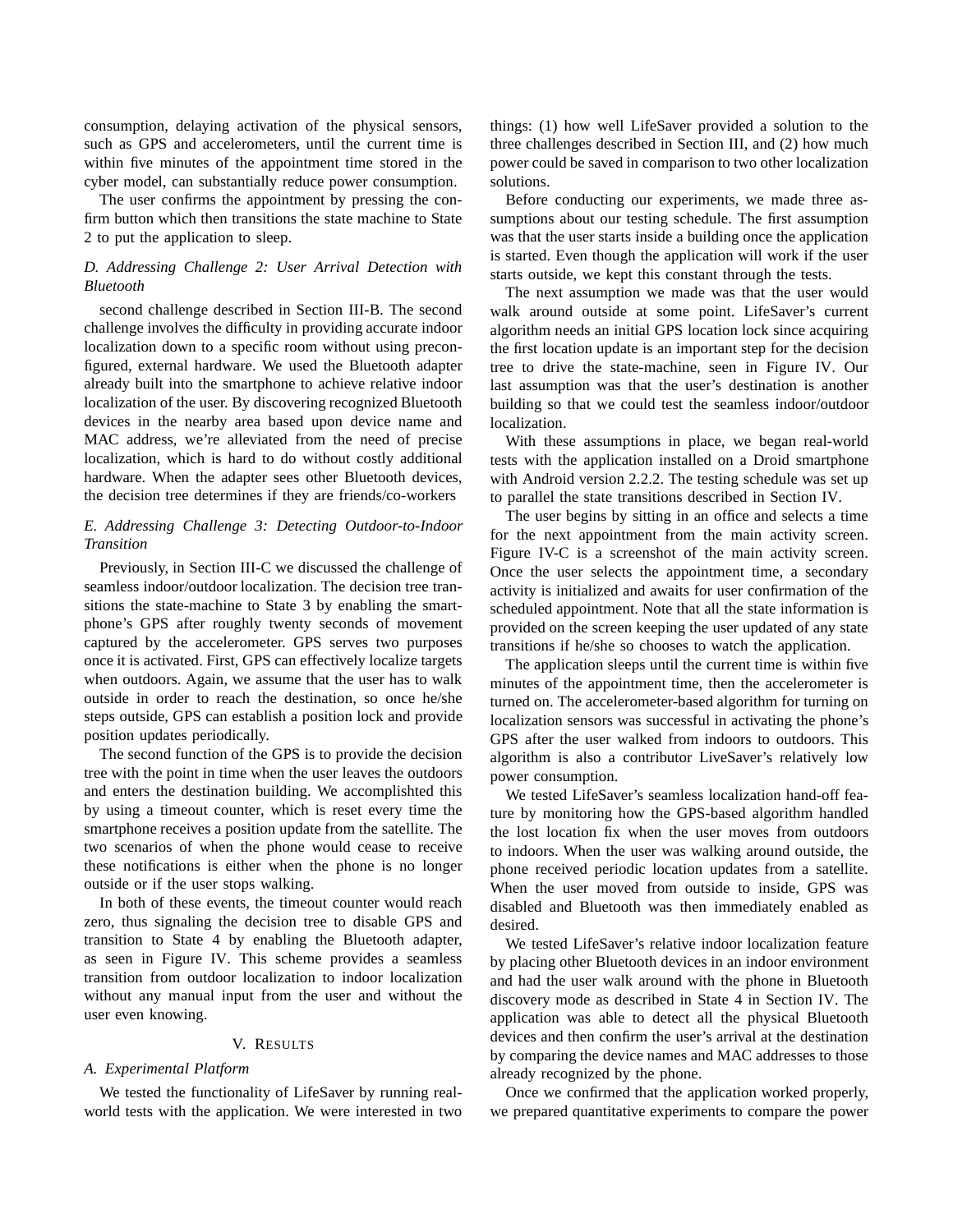consumption of our application to that of single-sensor localization approaches the use a single sensor or adapter for the same duration of time it took our state-machine to reach the last state.

The two sensors in consideration were also used in our application: GPS and Bluetooth. The GPS application continuously displayed position updates to the screen every second and the Bluetooth application kept the smartphone in discovery mode and displayed all discovered devices to the screen. For both of these applications, we ran them for the same amount of time it took for LifeSaver to go from start to finish. We describe the results from these experiments below.

# *B. Experiment 1: Pure GPS Late Arrival Detection vs. LifeSaver*

The first experiment was designed to compare the battery usage on the smartphone of our application versus that of one with just the GPS activated. We wrote code that enables the smartphone's GPS and continuously displays the GPS coordinates of the user to the screen. To monitor battery consumption, we used a battery monitoring widget available on the Android market that shows the battery consumption of each running process as a percentage. Typical processes that contribute to battery usage of the smartphone include the backlight for the display, call standby and WiFi.

Before running our application and the GPS application, we rebooted the phone to clear all battery usage history to establish a common starting point. We ran our application for six minutes, which was the typical amount of time needed to go from start to finish. We reset the system to clear the battery history and then ran the GPS application for the same amount of time.

**Hypothesis: Motion-based Power Cycling is More Power-efficient than Continually Using GPS.** Our hypothesis was that running GPS outside would have a higher battery usage percentage than LifeSaver and running GPS without acquiring an initial position lock by staying indoors would yield an even higher percentage than both outdoor GPS and LifeSaver. We assumed that the constant overhead in attempting to establish a lock would consume more power than walking around outside with valid position updates. When GPS cannot establish an initial position lock, it continues to do so without any timeout.

**Experiment 1 Results: Pure GPS Late Arrival Detection vs. LifeSaver Power Consumption.**

As seen in Figure V-B, keeping GPS active during the sixminute test consumed more power than LifeSaver. Running the GPS without an initial position lock constituted 68% of the smartphone's battery use and GPS with position lock was slightly lower at 62%. These figures are more than double the 30% battery usage level of LifeSaver.





Figure 5. Battery Usage of LifeSaver vs. Pure GPS Late Arrival Detection

# *C. Experiment 2: Pure Bluetooth Late Arrival Detection vs. LifeSaver*

This experiment was designed to determine whether keeping the Bluetooth adapter on the smartphone in discovery mode consumes more power than LifeSaver. When the adapter is put into discovery mode, it sends out discovery requests for roughly twelve seconds to find nearby Bluetooth devices that the requesting smartphone can pair and connect with. The twelve second duration for discovery is the default amount, but our test application kept the phone in discovery mode for a full six minutes.

**Hypothesis: Bluetooth Consumes More Power than Power Cycling GPS and Bluetooth Based on Movement.** Our hypothesis was that Bluetooth would consume more battery than LifeSaver. We expected to see Bluetooth's power consumption even higher than that of the GPS solution because of the comparatively more overhead involved in Bluetooth discovery.

**Experiment 2 results: Pure Bluetooth Late Arrival Detection vs. LifeSaver Power Consumption.**



Figure 6. Battery use of LifeSaver vs. Pure Bluetooth Late Arrival Detection.

As seen in Figure V-C, running the smartphone's Bluetooth adapter in discovery mode for six minutes consumed even more battery usage than both the GPS application we wrote and LifeSaver.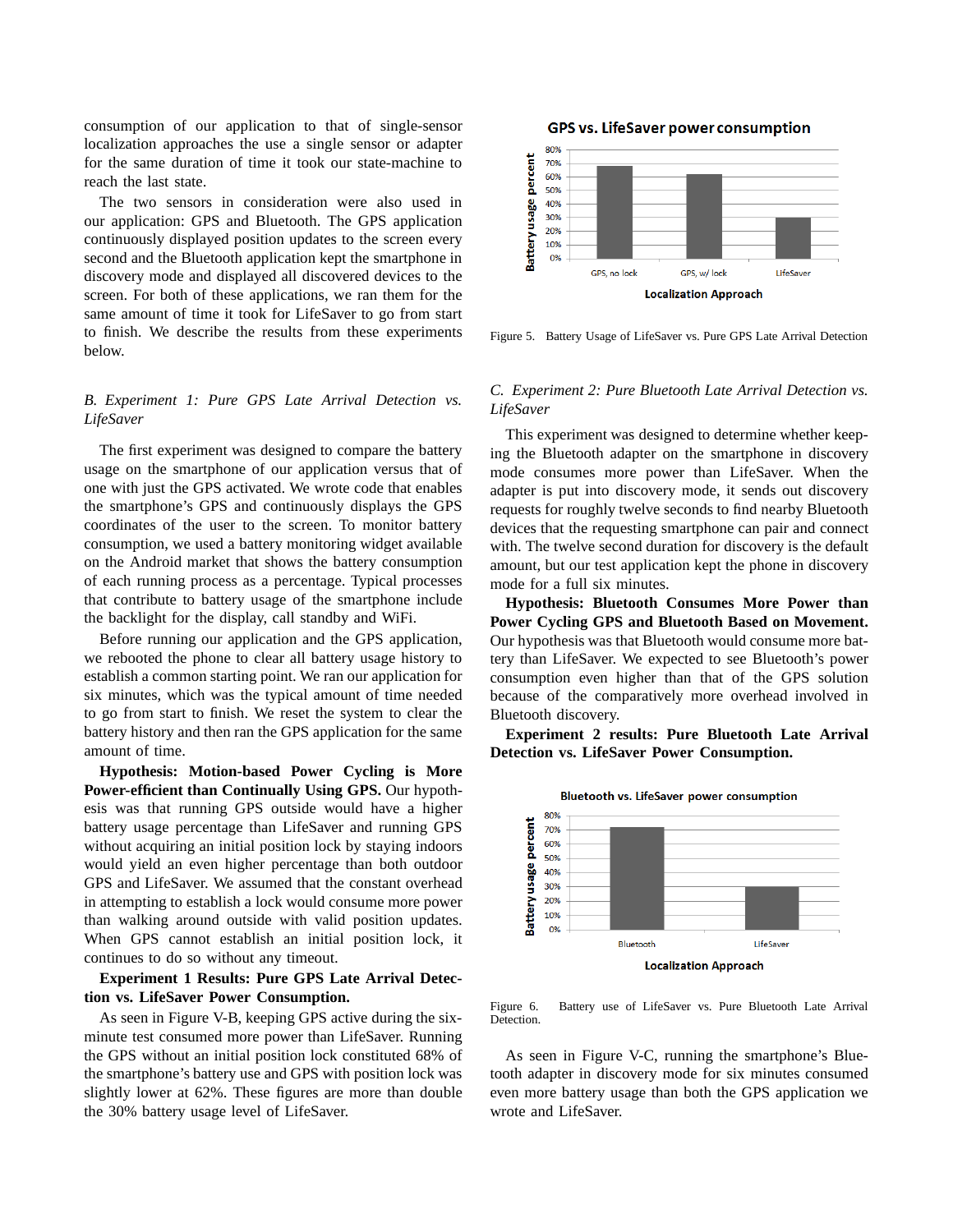### *D. Analysis of Results*

Considering all the power consumption experiment results, LifeSaver's power consumption is sufficiently less than the other localization approaches. Our solution contributed to 30% of the phone's battery use during the six-minute duration of keeping the application running. We saw dramatic increases in battery use by the GPS application when the user was walking around outside with a position lock and even more when the user was walking around inside without any initial position lock.

Even though GPS is a useful hardware tool for localization, using GPS for long durations of time on a mobile device consumes a considerable amount of power and shortens the life of the phone. With LifeSaver, we trim down the impact of GPS by implementing the accelerometer-based algorithm for enabling GPS discussed in Section IV.

The Bluetooth test application required the most battery power to discover other Bluetooth devices in the area. Walking around with the phone continually discovering devices does consumes a great amount of power, but LifeSaver uses this feature sparingly to determine user arrival to the destination.

This data is important because it sets the bar for optimizing our application even further in the future. Some optimizations we are interested in implementing involve making our approach more robust to accommodate even more late arrival scenarios, which we will discuss later. We designed some baseline benchmark experiments to rate the performance of our application with the metric of power consumption and our LifeSaver yielded favorable results.

#### VI. RELATED WORK

Accurate methods of indoor and outdoor localization comprise a significant portion of the issues in detecting late arrivals. This section provides a taxonomy of related work. Related works are divided into four categories: indoor WiFi localization, indoor accelerometer with floor plan localization, indoor Bluetooth localization and outdoor GPS localization.

**Indoor WiFi Localization.** Indoor WiFi localization is the use of WiFi hotspots and WLAN mapping to achieve indoor location tracking down to a relatively small distance, such as between offices in a building. One of the solutions that uses indoor WiFi localization is Streamspin, which is a mobile localization application used on PDAs [15]. The application compares the signal strengths of the wireless routers in the building to a precompiled database of signal strength-distance pairs stored for each wireless point. As the user walks around, the application on the PDA takes readings of the emitting WiFi signal and does a comparison with the data in the database. LifeSaver, however, does not require additional preconfigured hardware to accomplish indoor localization. Our solution uses the Bluetooth adapter to discover other nearby recognized smartphones to determine if the user is in the correct location.

Lifetag is another WiFi-based localization solution that is very similar to Streamspin [8]. Instead of a PDA, the user carries a WiFi sensing device that only collects access point IDs and signal strength at the moment of collection and then compares these pairs to those in a precompiled database to map where the user is at in an urban environment or academic building, for example. LifeSaver does not need a map of the indoor environment to accomplish indoor localization, but rather uses the Bluetooth information of nearby smartphones to establish localization.

**Indoor Bluetooth Localization.** Similar to LifeSaver's use of Bluetooth as a means of location tracking, Cheung et al. accomplish Bluetooth location tracking using beacons and a smartphone. [7]. Custom-made short-range Bluetooth beacons were constructed and all set to discovery mode so that the smartphone navigating through the maze of beacons could keep track of its current location.

**Indoor Accerlerometer with Floor Plan Localization.** Some researchers have even explored the possibility of using an accelerometer as a means of indoor localization. Using an accelerometer in this fashion does require a floor plan of the area being navigated to cross reference in order to have some level of accuracy [16]. SmartSLAM is an indoor localization solution that uses the smartphone's accelerometer and floor plan in combination with WiFi mapping. The approach uses high-level statistics to process the accelerometer data to match the floor plan and synchronize with the WiFi mapping monitored by the phone. LifeSaver does not utilize the accelerometer or maps for indoor localization. Again, Life-Saver only depends upon the discovery of other smartphones to determine if the user is in the right location. LifeSaver, though, does use the accelerometer to determine when to enable the localization sensors on the phone.

**Outdoor GPS Localization** There has been extensive research on the power consumption and accuracy of GPS showing the mobile GPS is both expensive in terms of power consumption and inaccurate in urban areas. Also, GPS is virtually useless in indoor settings because of the signal attenuation caused by physical barriers. These are the reasons for research efforts attempting to find other means of indoor and outdoor localization in combination with GPS that we have previously discussed [8], [15]. LifeSaver does use GPS for outdoor localization, but the solution implements a power-saving accelerometer-based algorithm to decrease the time that GPS is enabled for outdoor localization.

### VII. CONCLUDING REMARKS & LESSONS LEARNED

Late arrivals at meetings and jobs can have a number of substantial negative impacts. For example, on a construction site, construction activities are typically dependent upon one another and the late arrival of a contractor can leave workers idle and lead to cost increases. Some of this negative impact